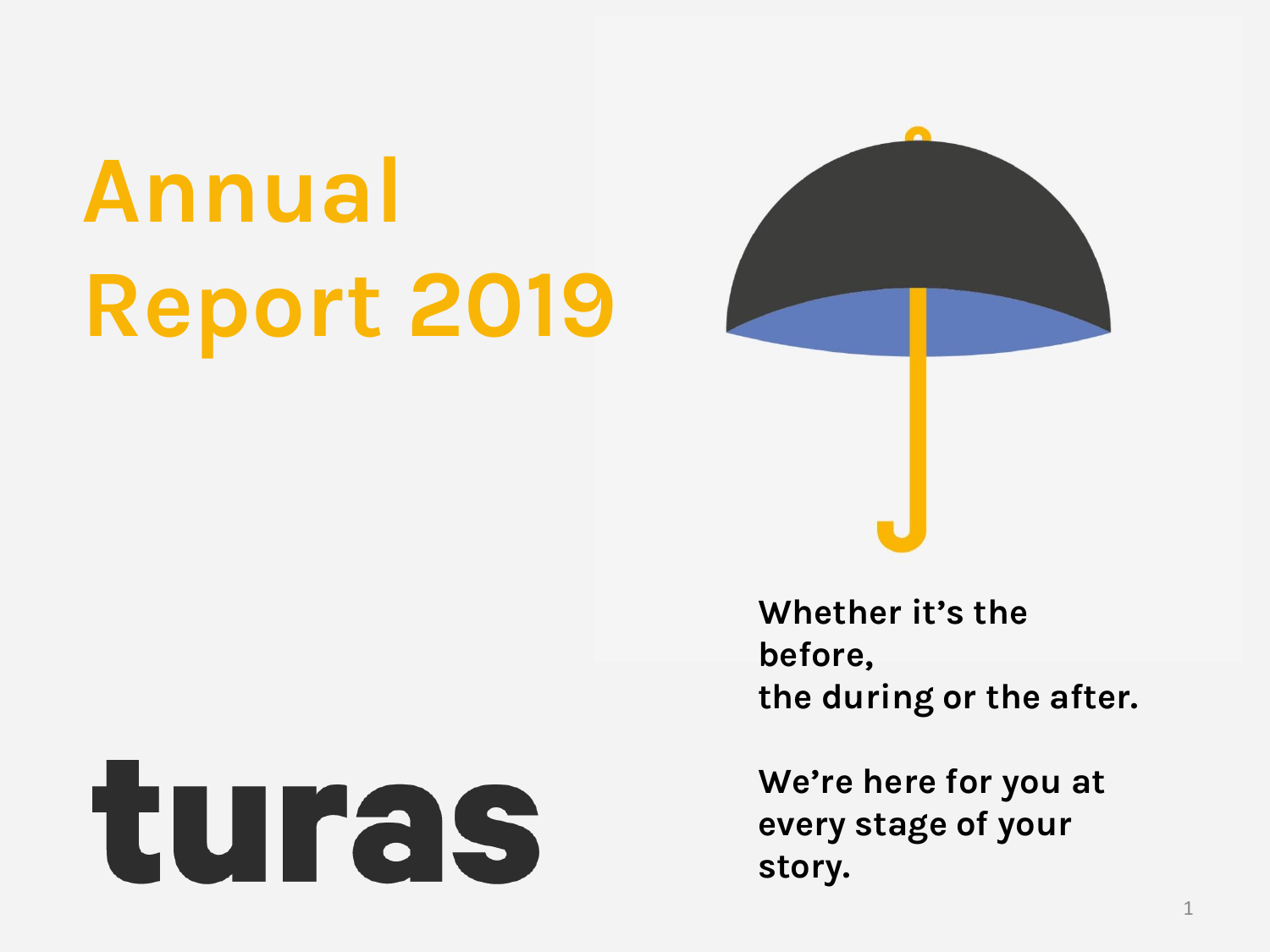#### **Olivia's Story**

Life has been good and not so good to me.

I found myself last year unable to deal with a situation in my life. I knew that consuming too much alcohol was leaving me unable to cope with the problem: adding to it rather than solving it. I had reached my 'rock bottom'. Feeling totally broken mentally and emotionally. I reached out and finally found Turas.

In Turas I was treated with non-judgemental, kindly kid gloves. I was in a place where I felt safe.

Slowly, I began to realise that alcohol had crept into my life stealthily. First I used it to help me relax after a busy, stressful day…but of course as life became more stressful, my alcohol consumption increased until alcohol became the reason I couldn't deal with some difficulties.

In Turas, every day I had open access to support groups, one-to-ones and medical advice. I was given space and support and time to heal. After a year of learning to support myself without the use of alcohol, but with self-care, meditation and mindfulness and trust in those who care, I am building myself back up.

I am relearning how to stand on my own two feet and have the strength wo deal with events, some recent, some long since past.

Turas has been there for me. I was sinking and they taught me how to swim and even how to enjoy swimming!

I will be eternally grateful for the compassion and knowledge offered to me at my lowest ebb by the kind, knowledgeable and non-judgemental staff in Turas.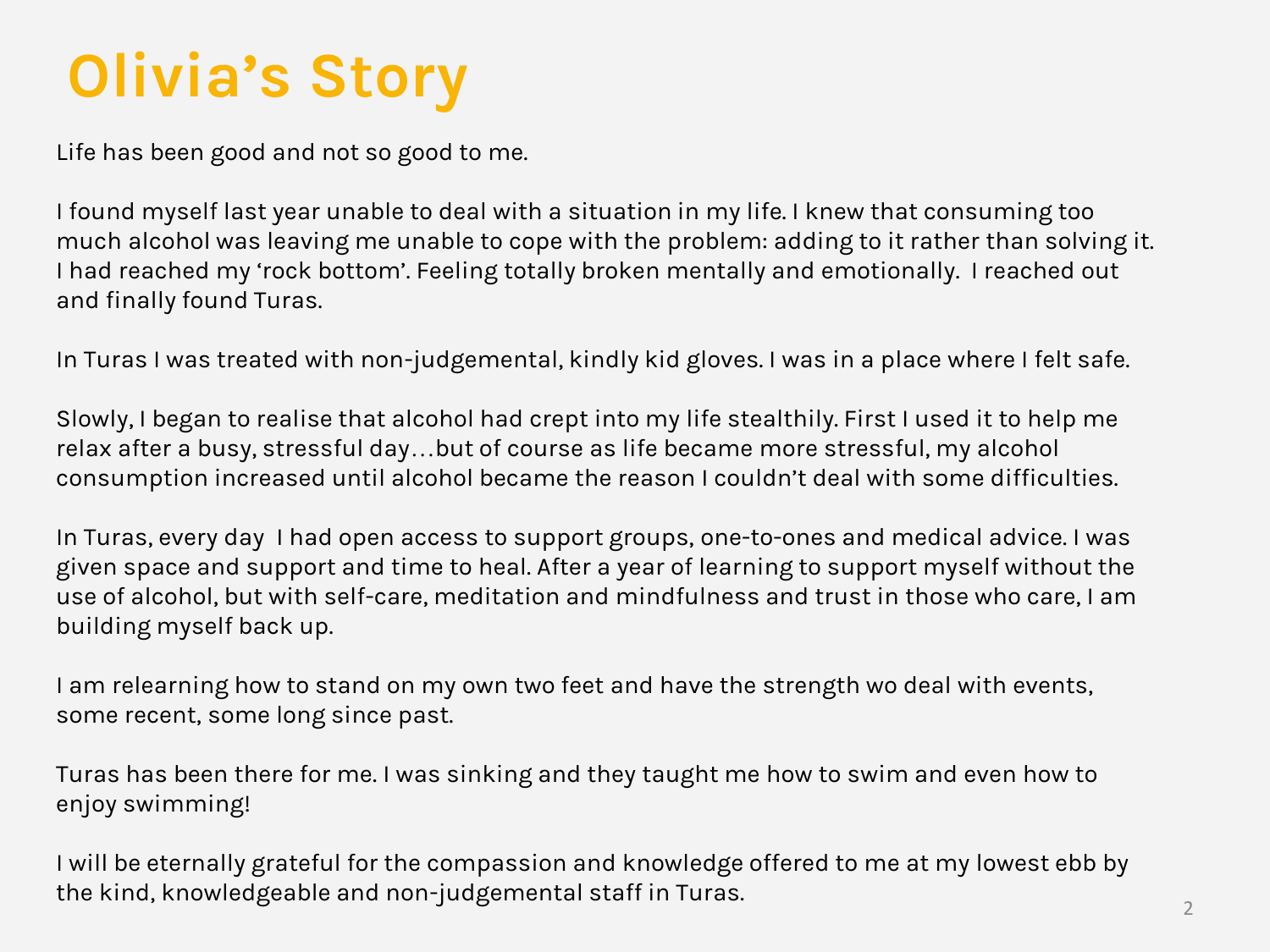

# **How we offered support to 470 in 2019**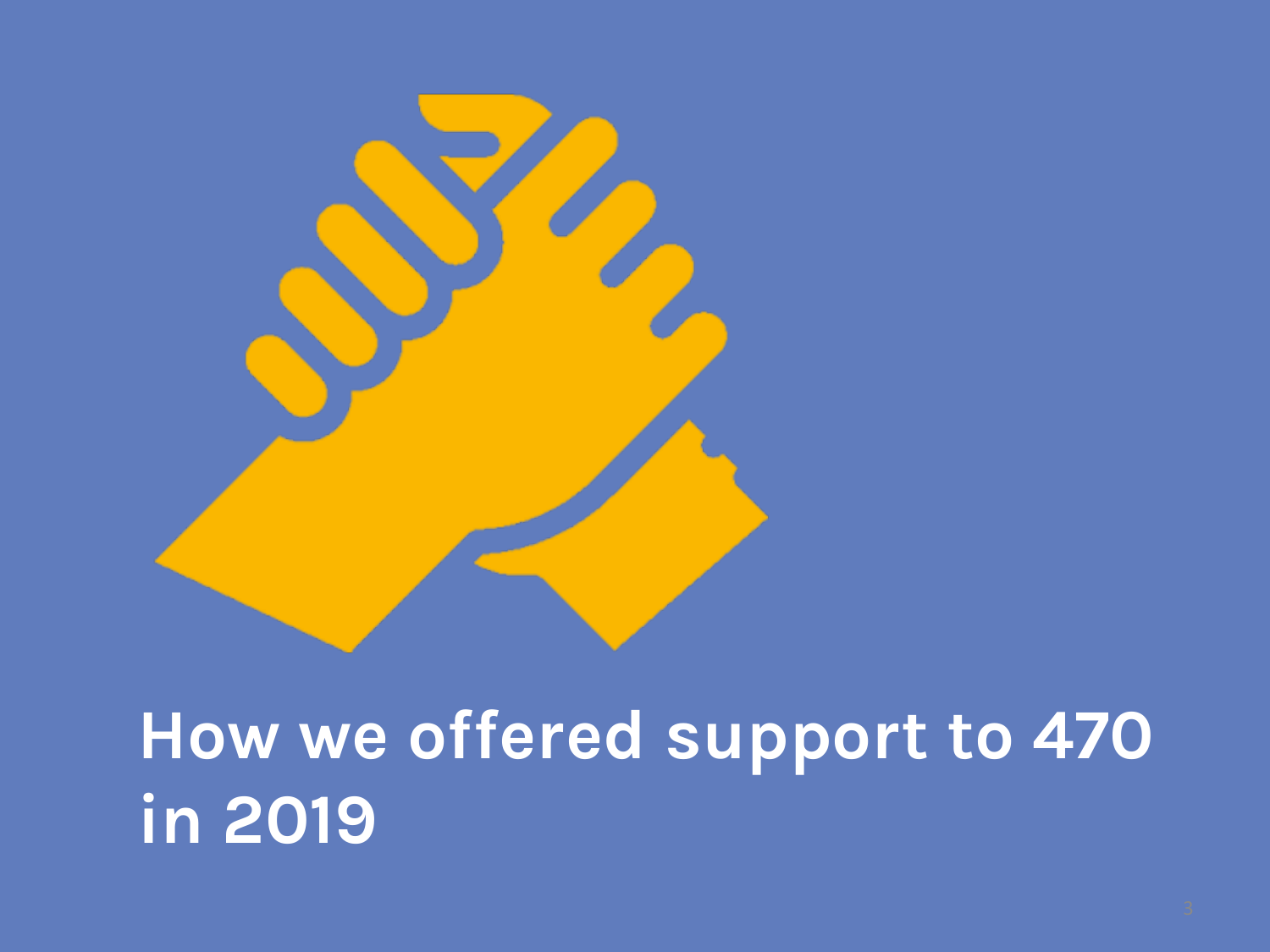#### **CONTENTS**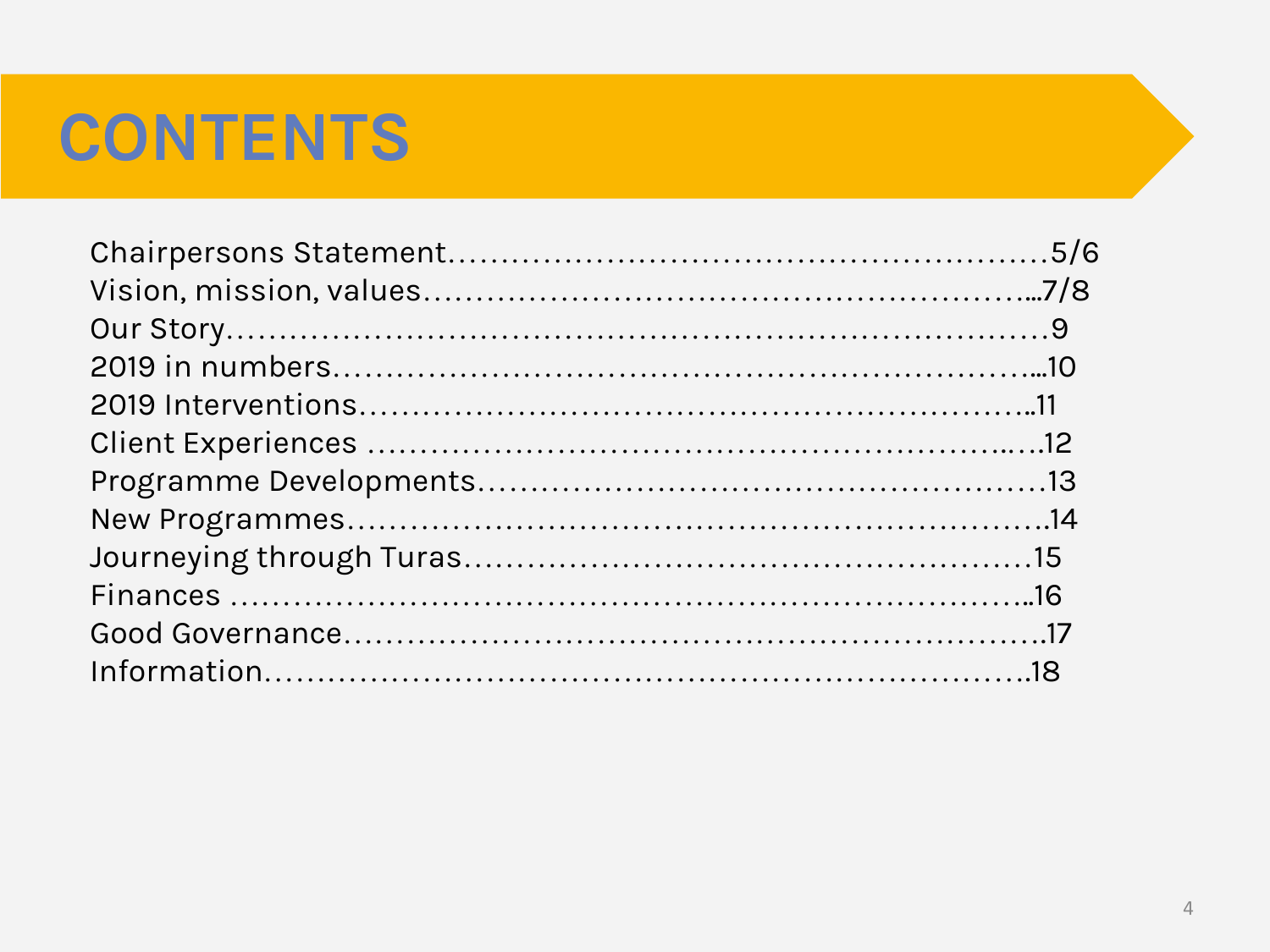## **Chairperson's Statement**

In 2019 addiction continued to be a very prevalent issue in Irish society with over 10,000 episodes of drug treatment offered nationally and 7,000 for alcoholism.

In Turas, we have focused on both harm reduction and abstinence models to ensure we offer support appropriate to each persons individual needs.

We also strove in 2019 to introduce a range of new and diverse programmes led by an interest from clients in engaging in new activities and pushing themselves to take on new challenges.

We facilitated this by obtaining new funding and forging links with the education, eco-therapy and holistic treatment arena. 5

The lack of support for clients with both fragile mental health and an addiction is both staggering and worrying.

We continue to work closely to build good relationships with local mental health services to alleviate this, however, clients remain on the periphery and lives are lost.

I would like to thank the HSE and the Regional Drugs Task Force for their help and support throughout the year.

However our funding remains precarious and we hope in 2020 to establish a solid fundraising platform to develop new funding streams and diversify our income to create a more sustainable foundation.

At this point I would also like to thank our staff and volunteers for their support in organising various fundraising events and the numerous organisations they supported us throughout the year.

In 2019 we concluded our Feasibility study which strongly reflected the value our clients gain from the support they receive in Turas.

It was a very positive reflection of the interventions we provide and the therapeutic model we offer.

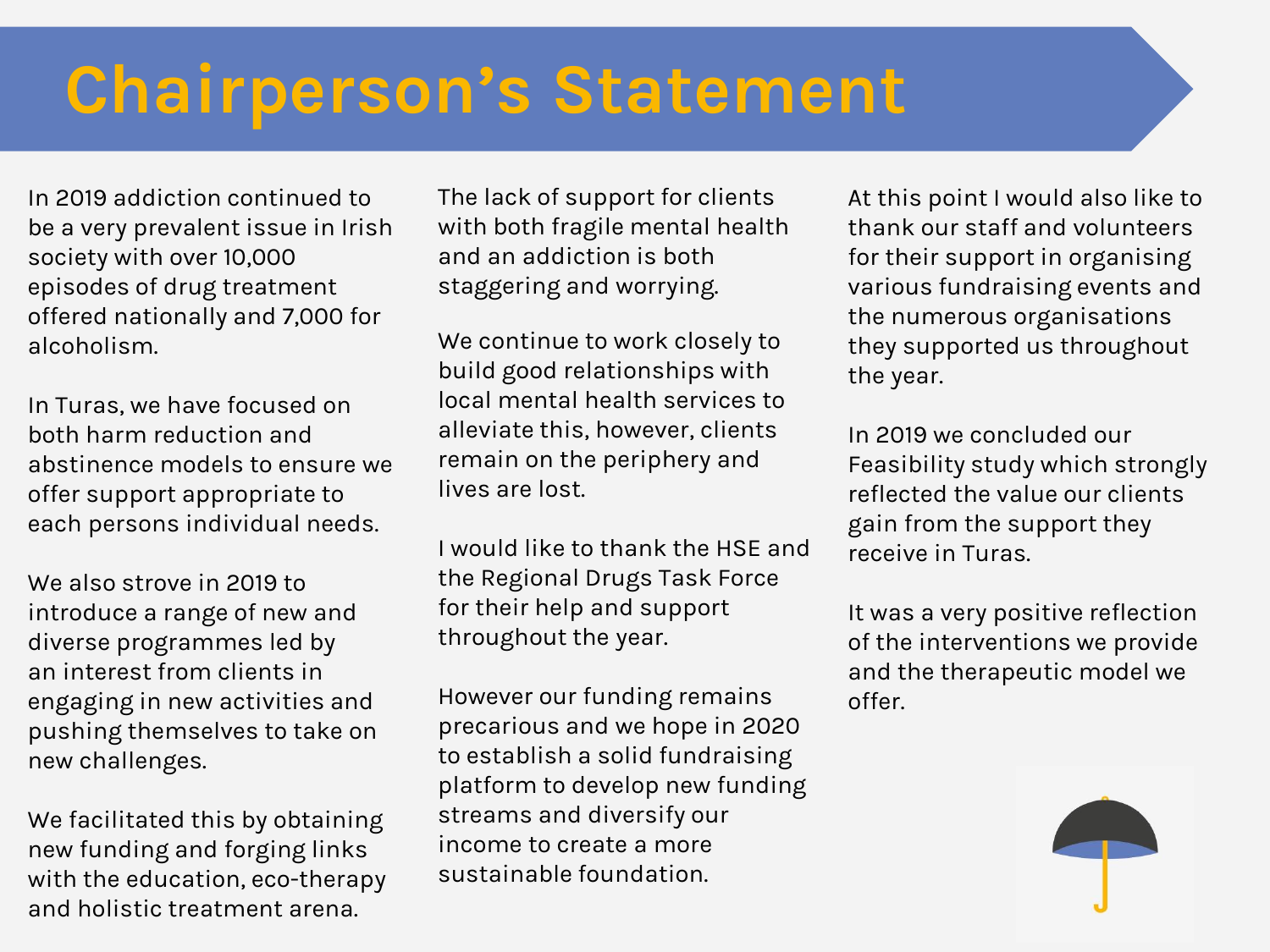# **Chairperson's Statement**

I would like to extend a sincere thanks to Mark Dearey who stood down from the Board during the year. Mark has worked tirelessly since the foundation of the service and has been a past Chair of Turas for many years.

While our client group are some of the most marginalised and forgotten people we have endeavoured to ensure they are accepted and treated with dignity and compassion, in line with our values.

We hope in 2020 to build on our successes and continue to offer our warm, non-judgemental and emphatic approach to people from across the North East with drug and alcohol addiction.

#### **Peter McKevitt**

 ${\sf Chairperson}$   $6$ 

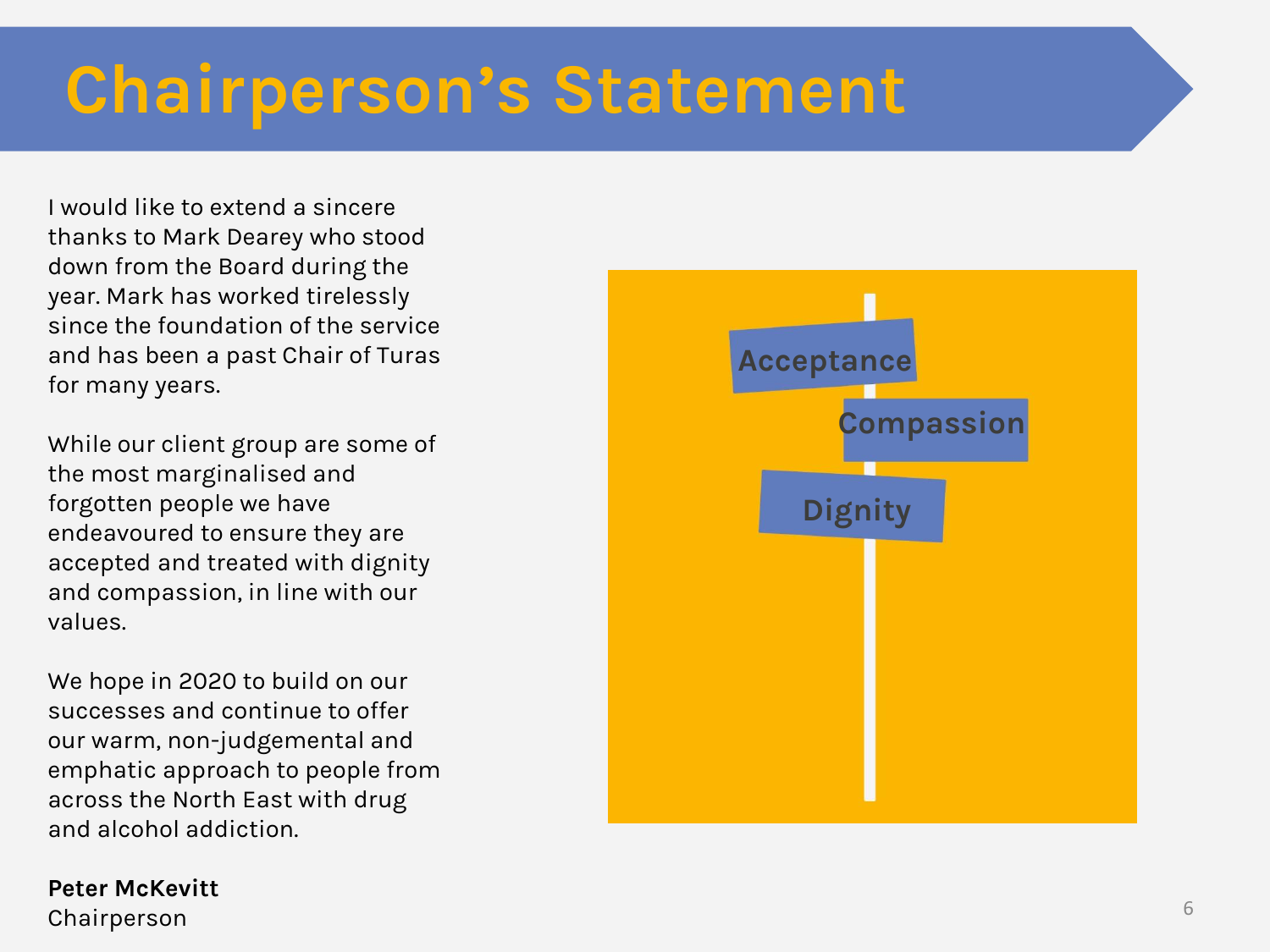#### **OUR VISION**

**A society where people overcoming addiction can live fulfilling and healthy lives free of substance use.**

#### **OUR MISSION**

**Turas offers individuals a tailored pathway towards personal recovery from drugs and alcohol by providing a confidential and non-judgmental service for individuals and their families.**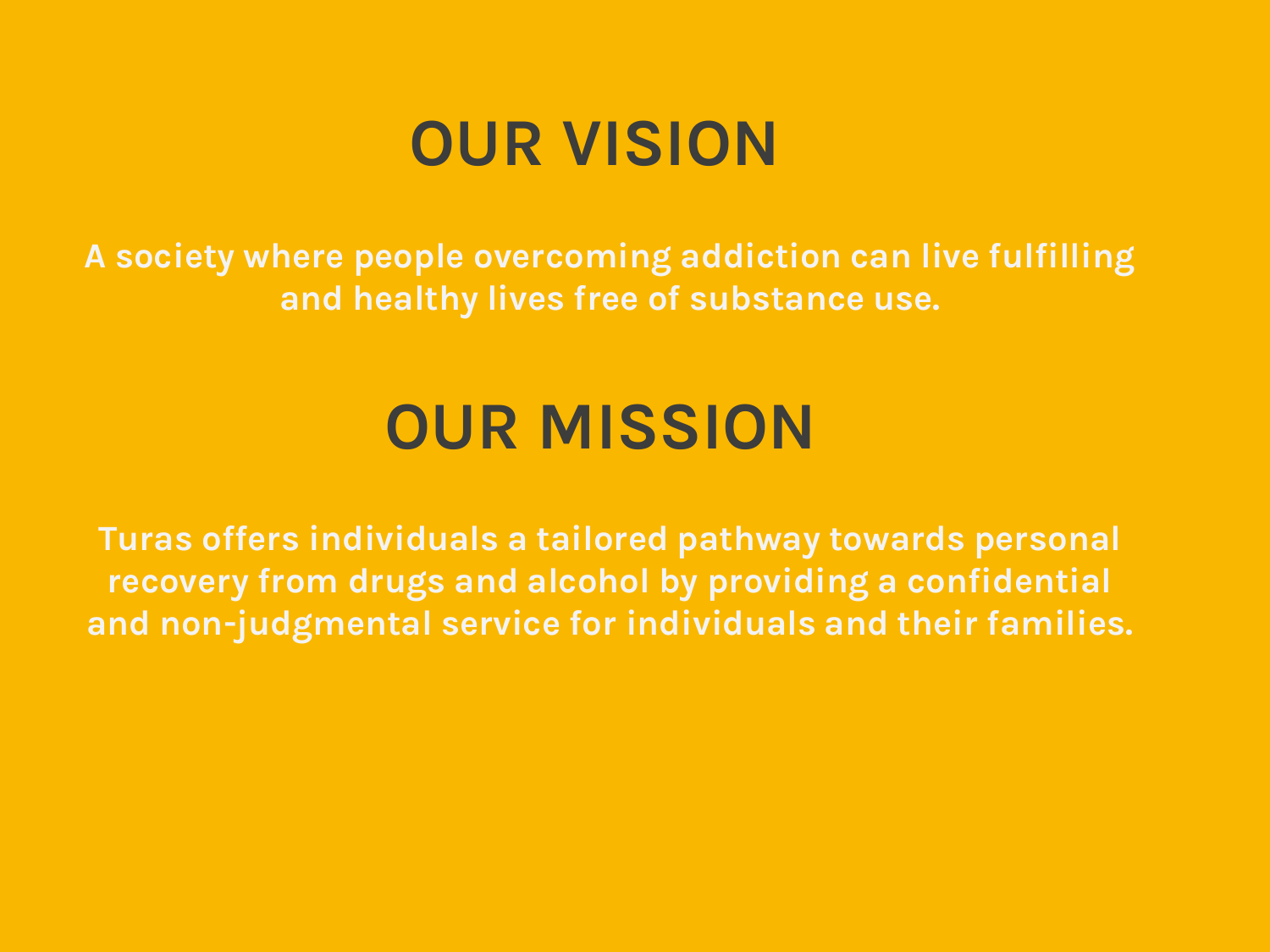#### **OUR VALUES**

#### **Acceptance**

**We understand the unique challenges and experiences of each Individual**

#### **Compassion**

**We provide a welcoming, compassionate and trusting Environment**

#### **Dignity**

**We respect and support people to develop their own potential**

#### **Health**

**We promote health and well-being as part of a substance free lifestyle**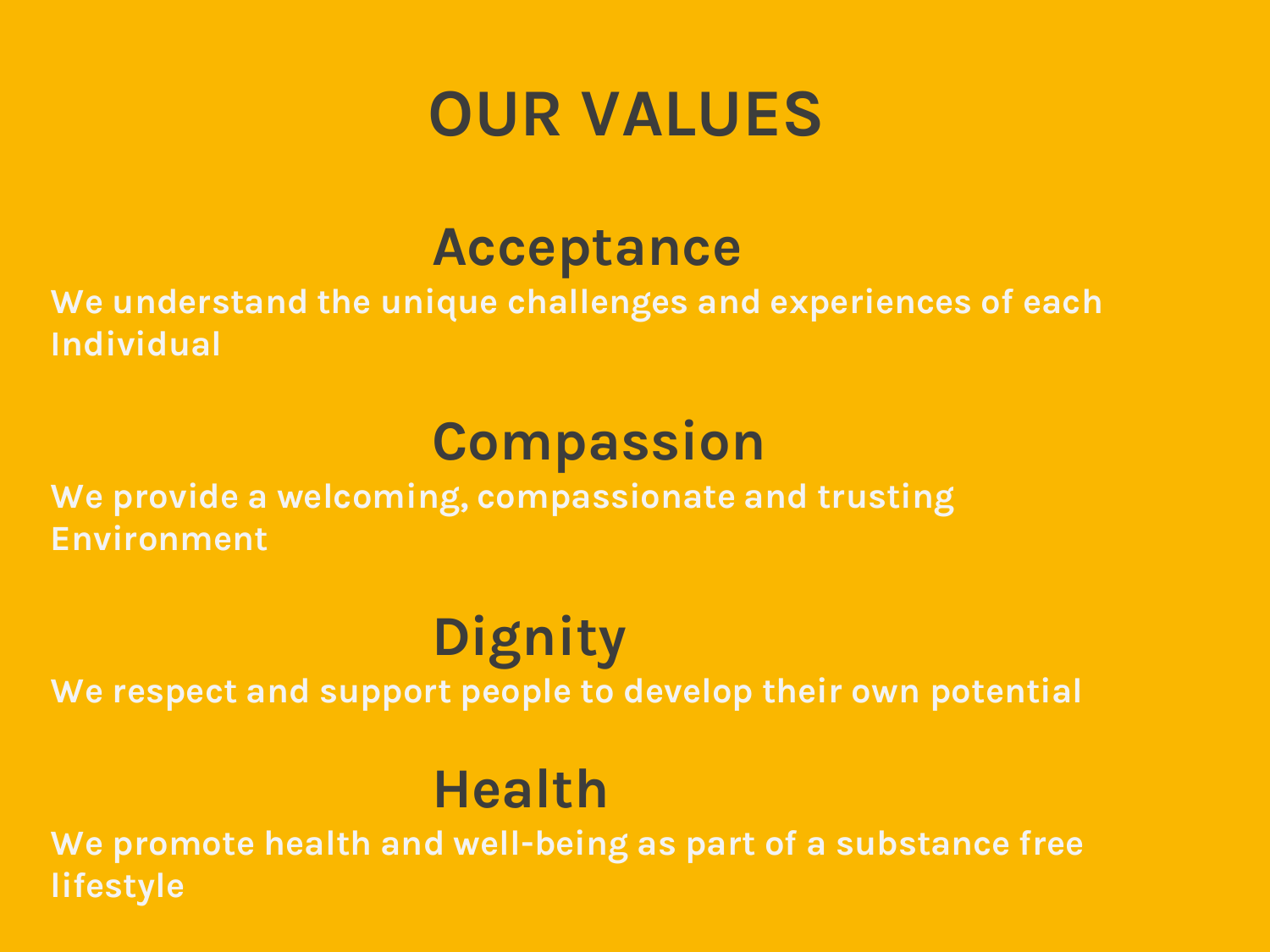# **Our Story**

**Turas was founded in 2005 by Marian Sloane and Nora Donaghy. Marian and Nora were both studying to be psychotherapists in Belfast and would travel up and down together. It was on these journeys that they discussed the lack of supports for people with an addiction in Dundalk and decided to take action.**

**Both had previous experience working in addiction in Northern Ireland and saw the need for a community based addiction service in Dundalk. Nora and Marian set up Turas (the Irish for "journey") to meet this need and in the last 15 years it has taken its own journey of endurance, persistence and change.**

**From the early days, the programme was about accepting people, supporting them and helping them to explore their potential, and these core values remain the same today. We now employ 16 people and offer 8 programmes to more than 350 people each year. But greater than Turas is the journey of the clients – the people using our service for help and support.**

**Addiction is a long and winding road for many people with relapse and set-backs normal. Turas' vision, mission and values ensure we have never closed the door on anyone, no matter how many times they relapsed or came back for help.**

**We pride ourselves now on offering a range of unique and exceptional services including our community alcohol detox, men's and women's SMART recovery groups. Most of all we are delighted to offer people a warm, supportive and non-judgemental space where they can feel accepted and cared for enough to look at the root of their addiction.**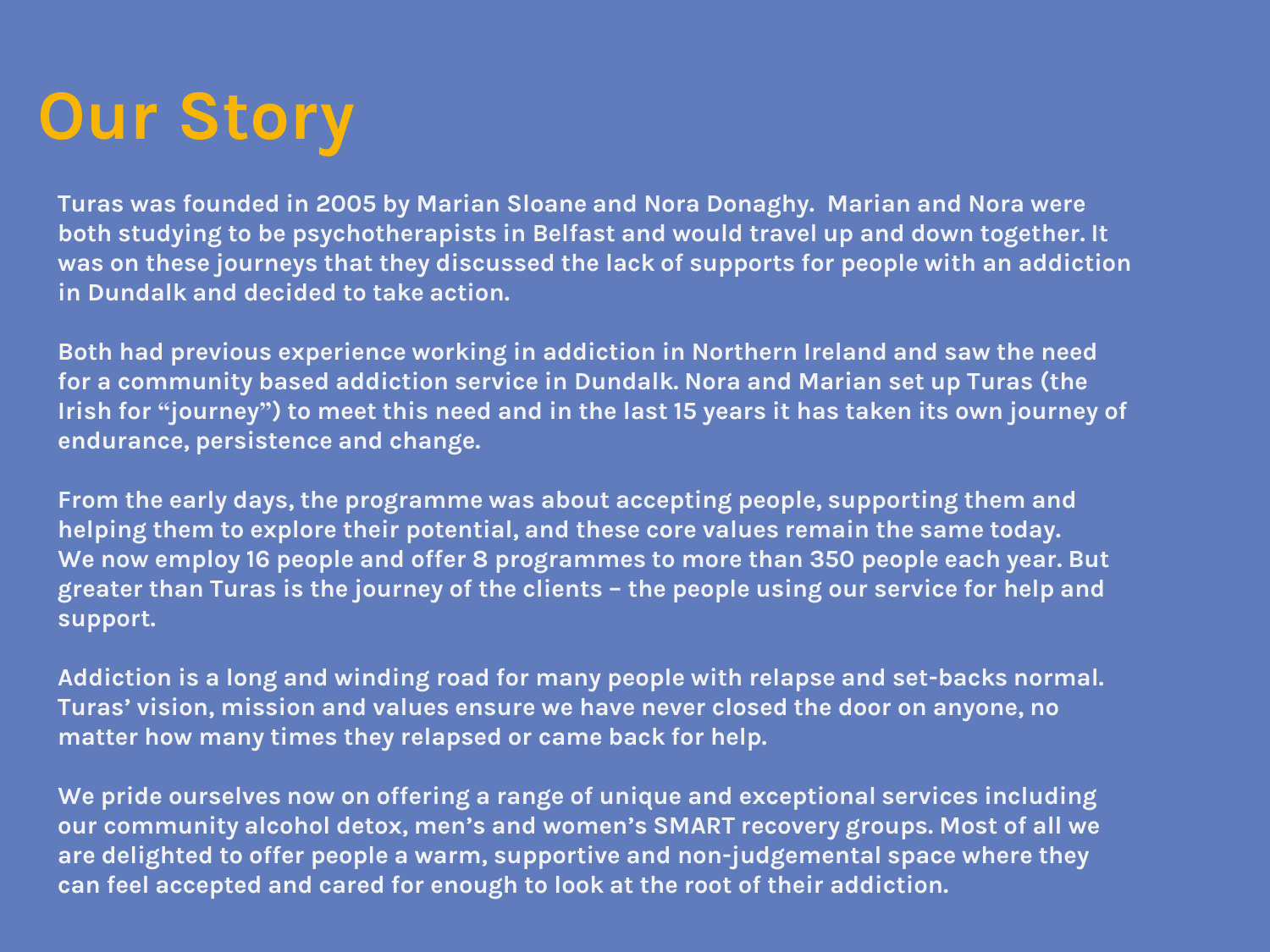# **2019 in numbers**

**248 new clients 300 Assessments completed 45 Medical detox's undertaken 1440 Counselling interventions 17 Structured Day Programme participants**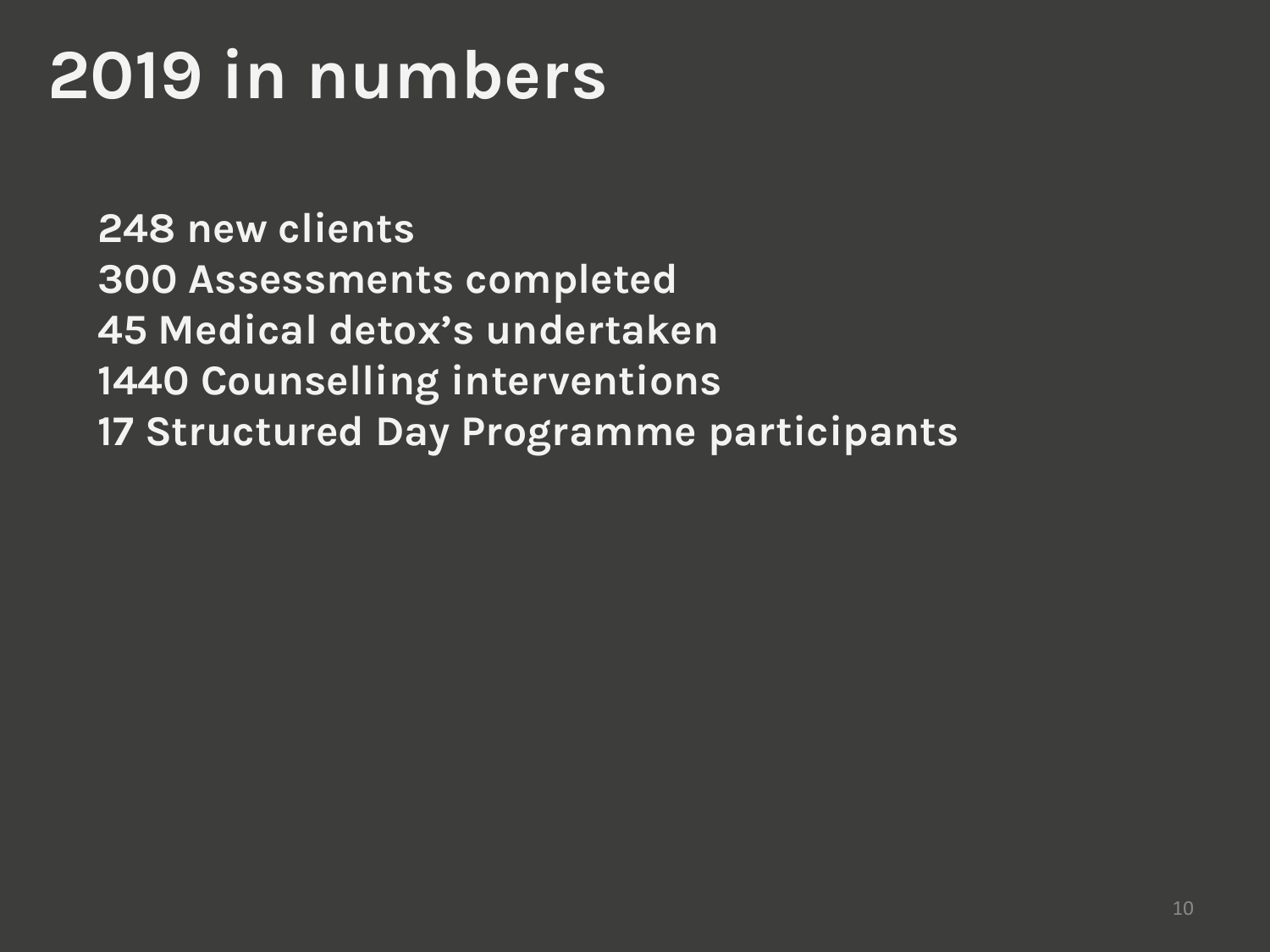# **2019 Interventions**



**1 week of healthy living interventions @ DKIT** 

**36 Preparation for Christmas interventions**

**414 Empowering Women in Sobriety sessions**

33 Social farming days

**48 Sound** 

**interventions** 

**Healing** 



**96 attendances at Self-defence classes** 

11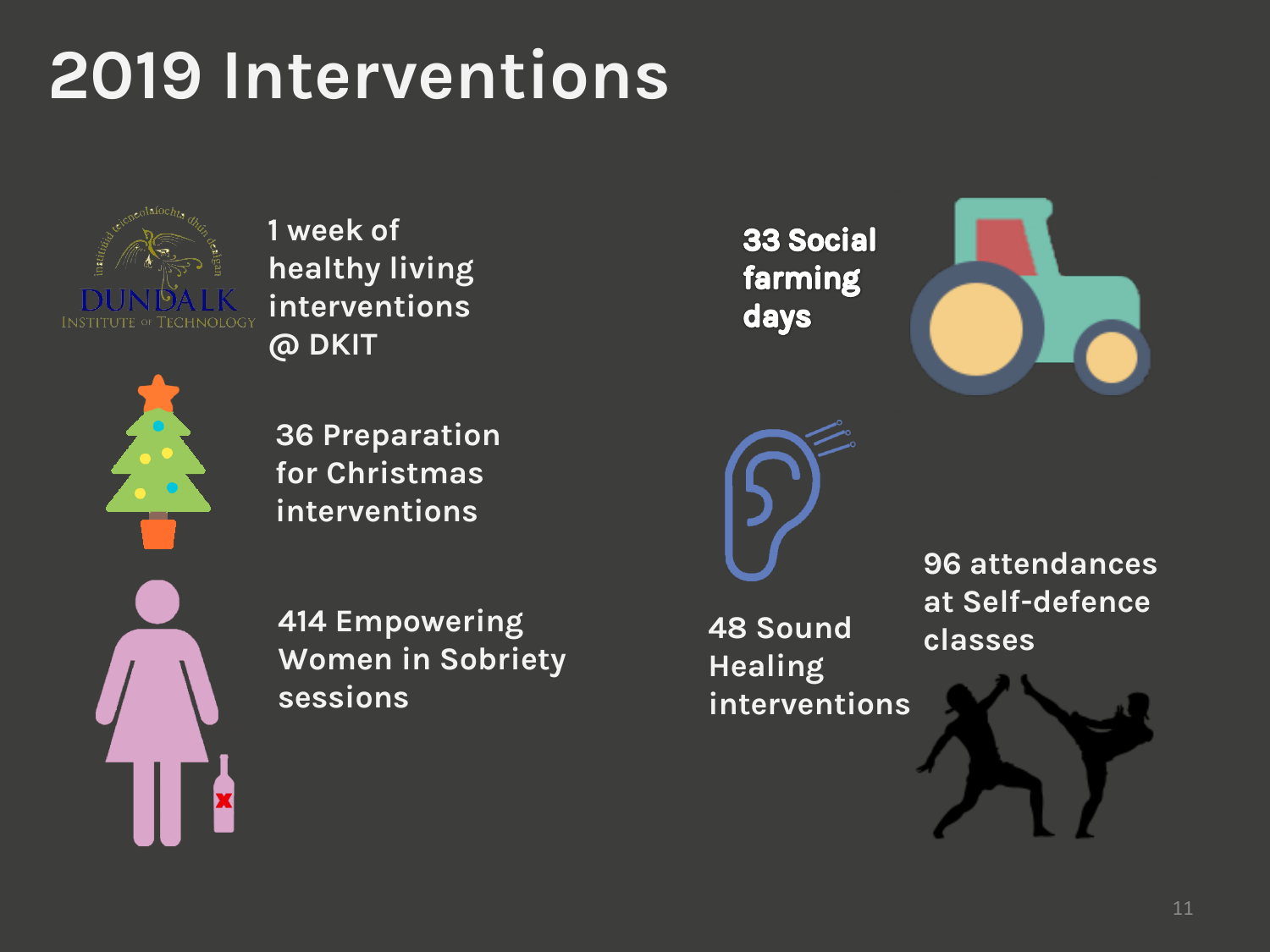# **Client Experience's**

**"Simply put, I would not be living the life I am without the help Turas have given me. The support and help from the staff have enabled me to stop drinking and live an alcohol- free life to the full." – Jacinta**

**"I'd really lost myself, my joy, my identity to a certain degree and was using alcohol as a coping method to deal with all the stress in my life.**

**The counsellors are so kind, and when you are at your lowest kindness means so much. No judgement, listening without prejudice (to quote George Michael!), teaching me coping skills, I truly am indebted to all of them.**

**They are the most wonderful people doing a job that changes lives. Mine has changed so much and for that I am so grateful." – Helen**

**"I couldn't have don't this myself and I couldn't have stayed sober without the support and tools that I learned. I'm tearful today as I've just finished my last appointment with Patricia but I am also reassured. I know that I now have a strong foundation for recovery." – Jason**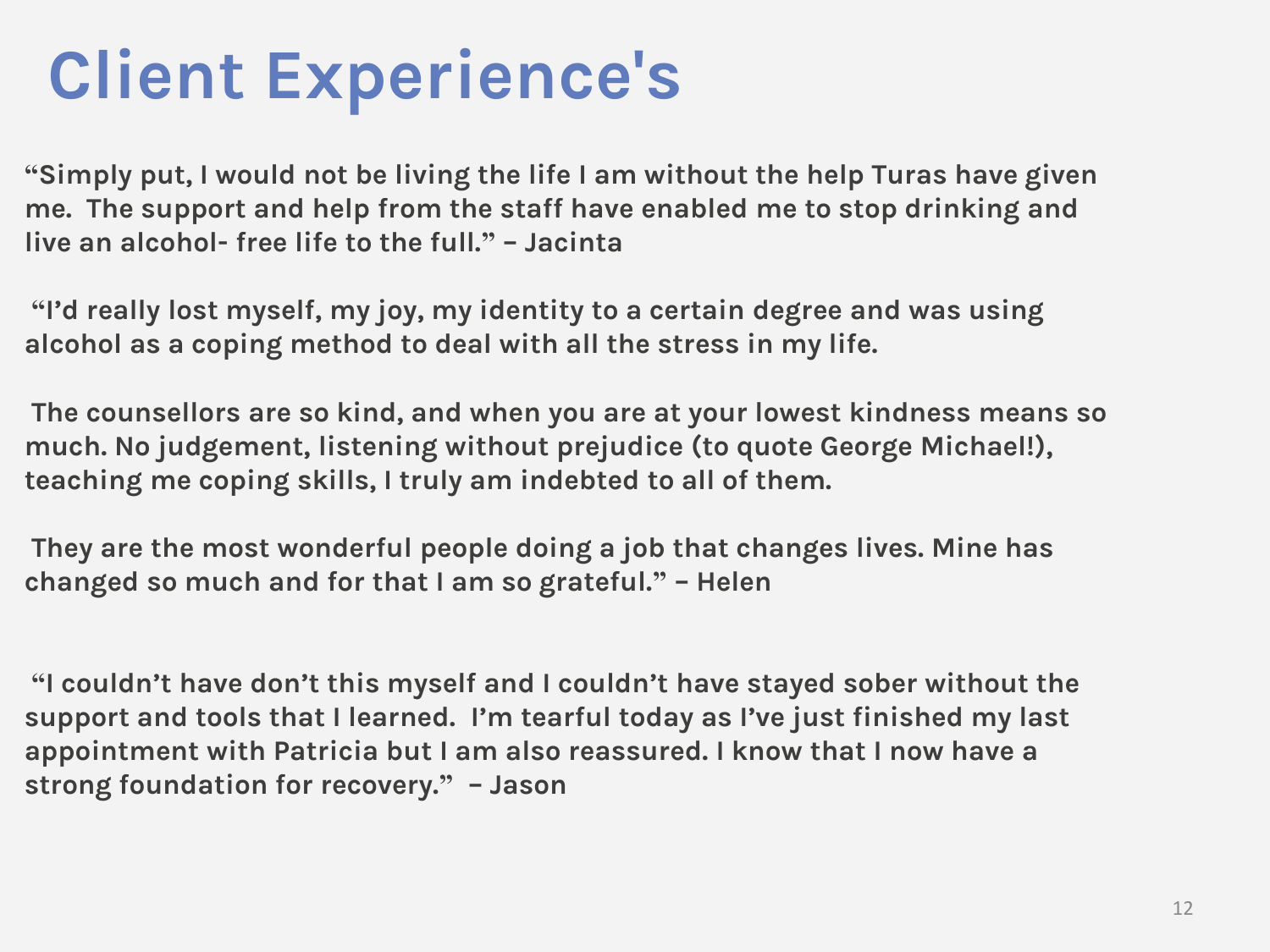# **Programme developments**

Our **Community Alcohol detox** remains one of the only alcohol detox programmes offered in the community. With clinical governance from our detox nurse, overseen by our GP, it is a robust and comprehensive programme. It enables people to attend Turas for an intensive programme of medical and wrap around supports while staying at home. This means that daily triggers are addressed as they arise and makes it a very real and challenging programme.

The supply of **benzodiazepines** remains a challenge and people attending Turas struggle to detox from these street bought and prescription tablets. With 6 beds nationally for this it is largely community benzo detox that clients require, however, there is a reluctance from GP's to go on this journey with them.

We do our best in Turas to provide harm reduction support to this group but it is challenging without any medical oversight.

Our **structured day programme** was offered twice last year with 20 people graduating.

We continue to be one of the few organisations over **free long-term counselling** to clients. Those that engage in the process have excellent outcomes

**Outreach** to Simon Barrack Street continued in 2019 with clients working on harm reduction techniques with our outreach worker.

We continued our **sober socialising** with 6 fantastic nights out. These nights highlight to people in recovery that socialising without alcohol or drugs is possible and that a good time can be had.

We had an impactful year with the help provided sought after and appreciated.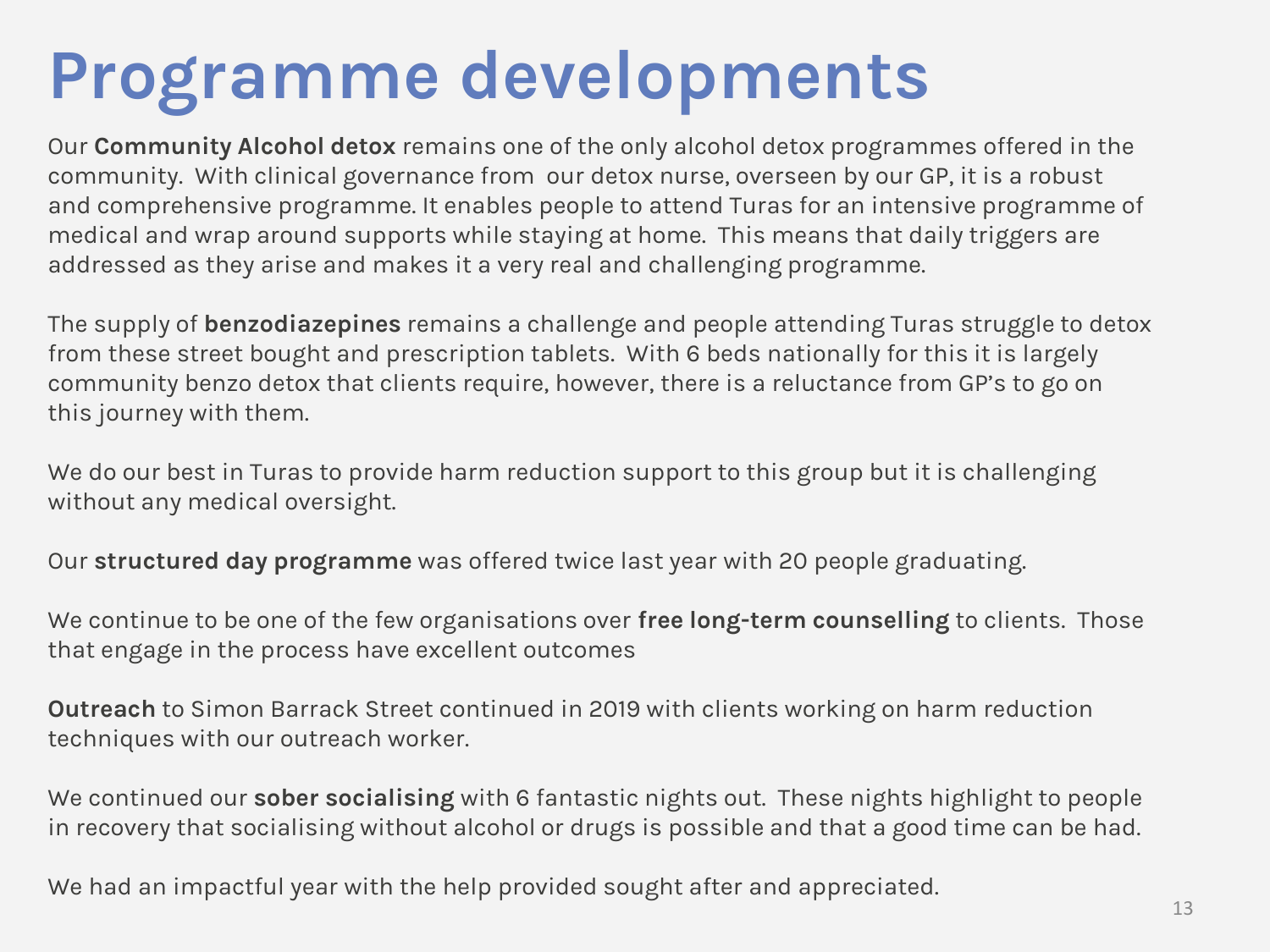#### **New programmes**

Ireland funding we were able to develop new programmes with a health and wellbeing focus.

We forged links with DKIT school of mental health which were engaging and

To provide a more holistic focus to our therapeutic interventions we ran a number of monthly Sound through sound.

filled to capacity with clients the sounds encourage.

We also integrated Ear Acupuncture into our sessions with clients. This is that helps with stress and

Eco -therapy has profound benefits for people in this in mind we linked with enable our clients to get our doors but also engage in meaningful work and develop skills that could lead to future employment.

3 clients spent 11 weeks on a farm and one client went to do further work in this area.

We hope to expand on these new interventions in 2020.

Some talk to you in their free time, and some free their time to talk to you.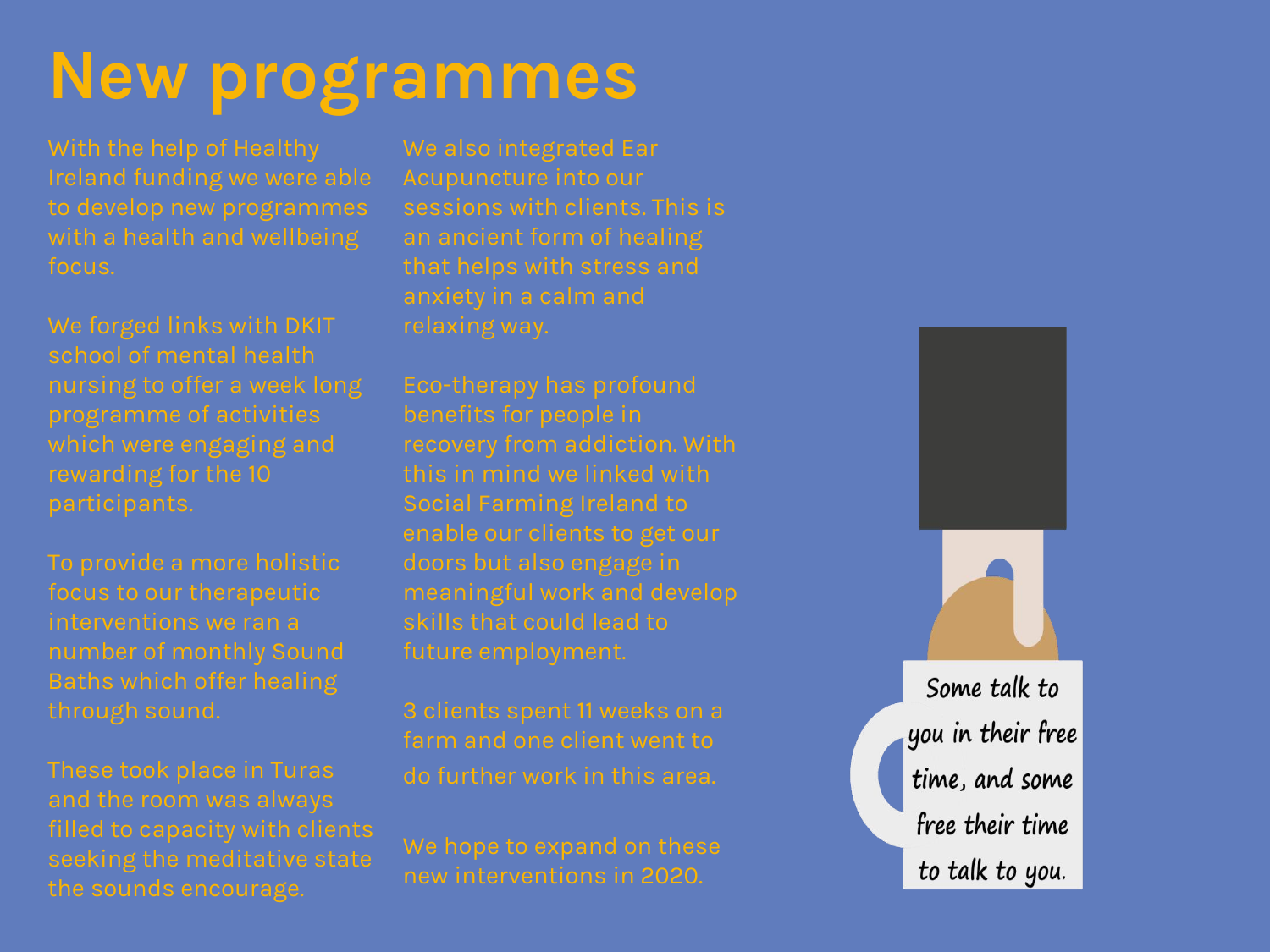# **Journeying through Turas**

In addiction many people being their journey with ambivalence and if they receive motivational support to address their addiction they begin to set goals and see a different future.

In 2019 115 people moved through different stages of support in Turas.

This reflects the progress made in dealing with their addiction that enabled them to move on to supports where greater stability is required.

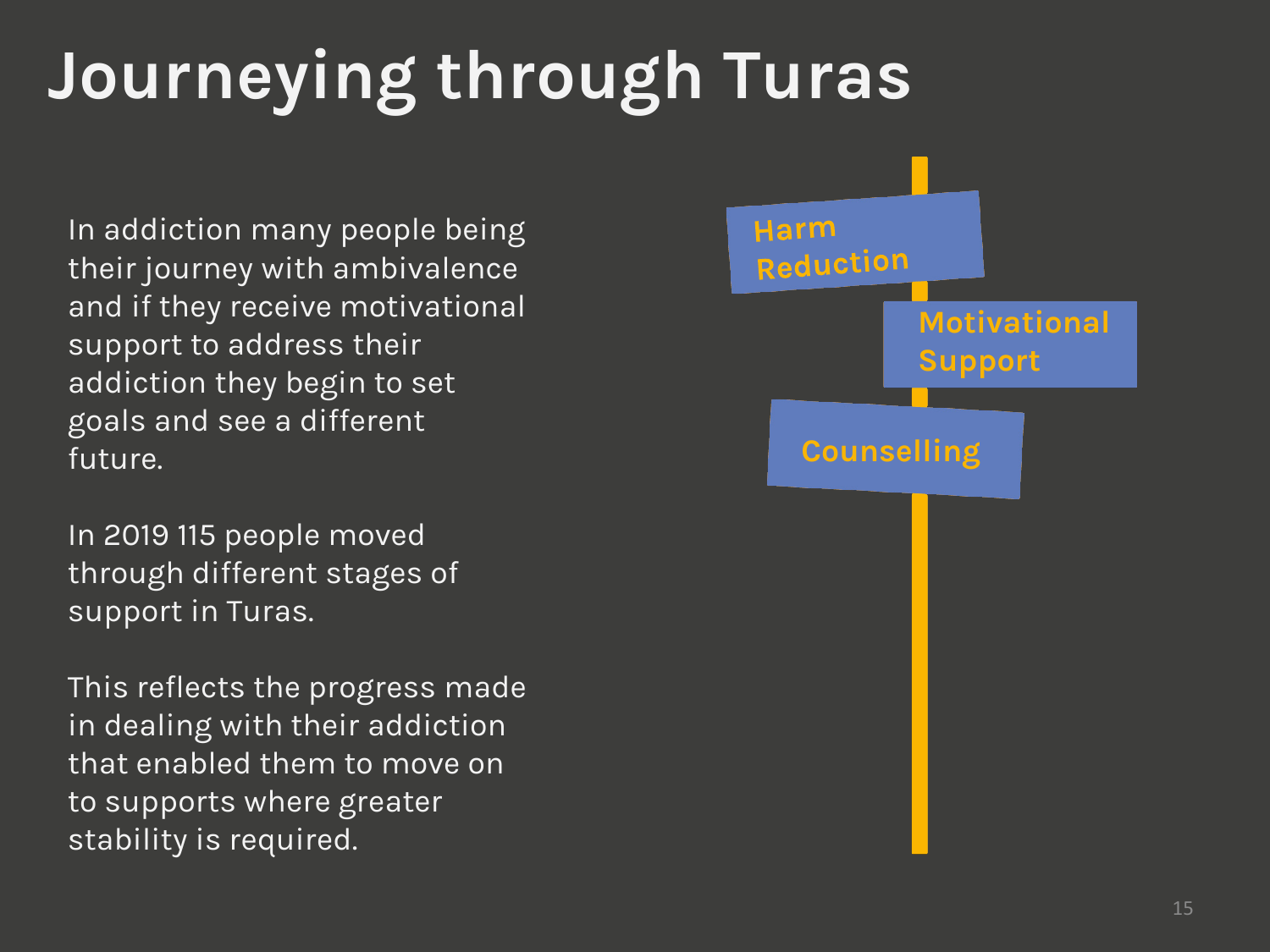

#### **Income**

HSE 160k

North East Regional Drug and Alcohol Task force 219k

Fundraising 29 k



Staff costs -335k

Running costs – 80k



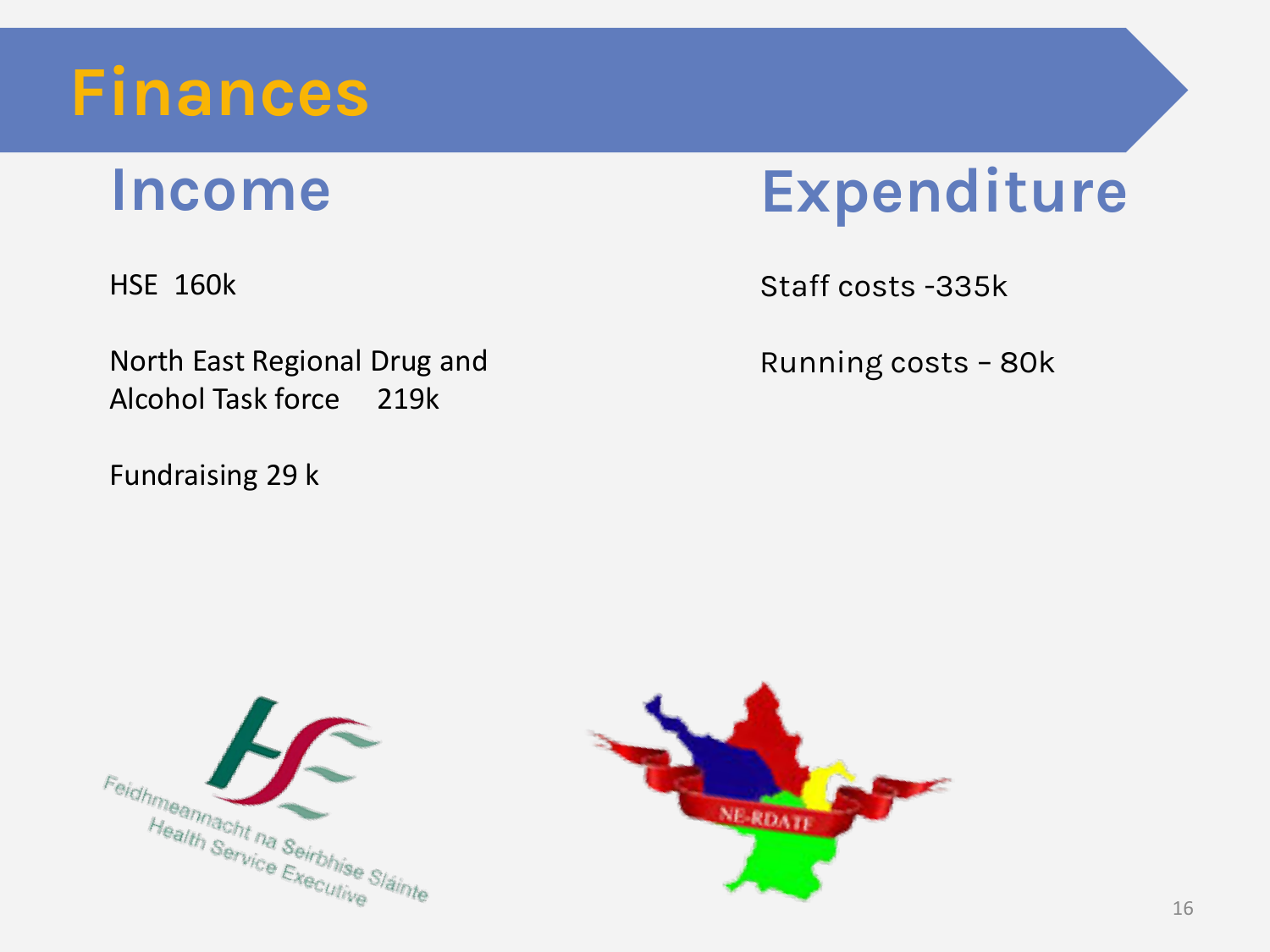#### **Good Governance**

Turas believes in transparency and accountability. In 2019 we obtained charity status for the first time. This status registers us with the Charity Regulator as a not-for-profit and gives us credibility and the assurance that our set up is in accordance with what is required by the regulator.

We are mainly funded by the state and must return reports and accounts on a quarterly basis to report on the outputs of the funding received.

Our board has signed up to undertake the new Charities Governance Code which we are working towards completion by the end of 2020.

We have a full set of policies to cover a range of issues that arise in the course of our work.

Fulfilling all of the above ensures we meet the highest standards of Governance.

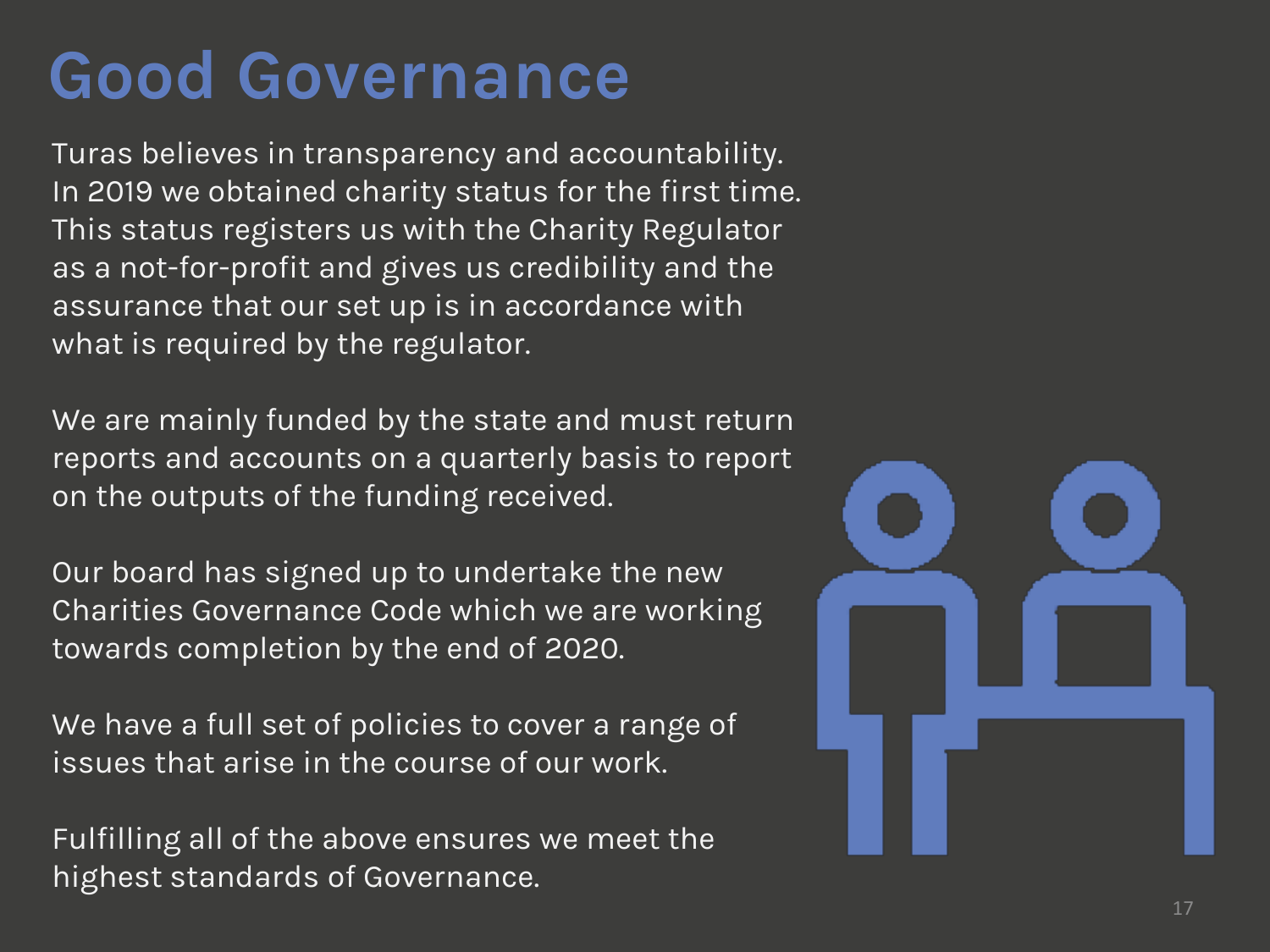#### **Info**

#### **Turas Counselling Services Legal and Administrative Details**

| <b>Board of Directors</b> | Peter Mc Kevitt<br>Mark Dearey<br>Jim Ryan<br>Niall Weldon             | (Chairperson)<br>(Vice Chair)<br>(Treasurer)<br>(Director) |                                                                                          |                                                     | Nicholas Mc Shane<br>Emma Caffery<br>Michéal O' Murchu | (Director)<br>(Director)<br>(Director) |  |
|---------------------------|------------------------------------------------------------------------|------------------------------------------------------------|------------------------------------------------------------------------------------------|-----------------------------------------------------|--------------------------------------------------------|----------------------------------------|--|
| <b>Secretary</b>          | Peter McKevitt                                                         |                                                            | <b>Registered Company</b><br><b>Number</b><br><b>Registered Charity</b><br><b>Number</b> |                                                     | 425887                                                 |                                        |  |
| <b>Registered Office</b>  | <b>Security House</b><br>59 Clanbrassil Street<br>Dundalk<br>Co. Louth |                                                            |                                                                                          |                                                     | CHY22271                                               |                                        |  |
|                           |                                                                        |                                                            | <b>Principal Bankers</b>                                                                 |                                                     | <b>Bank of Ireland</b><br>Clanbrassil St.<br>Dundalk   |                                        |  |
| <b>Auditors</b>           | <b>CMF</b><br>3rd Floor Quayside                                       |                                                            |                                                                                          |                                                     | Co. Louth                                              |                                        |  |
|                           | <b>Business Park</b><br>Mill St.<br><b>Dundalk</b><br>Co. Louth        |                                                            | Solicitor:                                                                               | <b>Brian Berrill and Co</b><br>Dundalk<br>Co. Louth |                                                        | 18                                     |  |